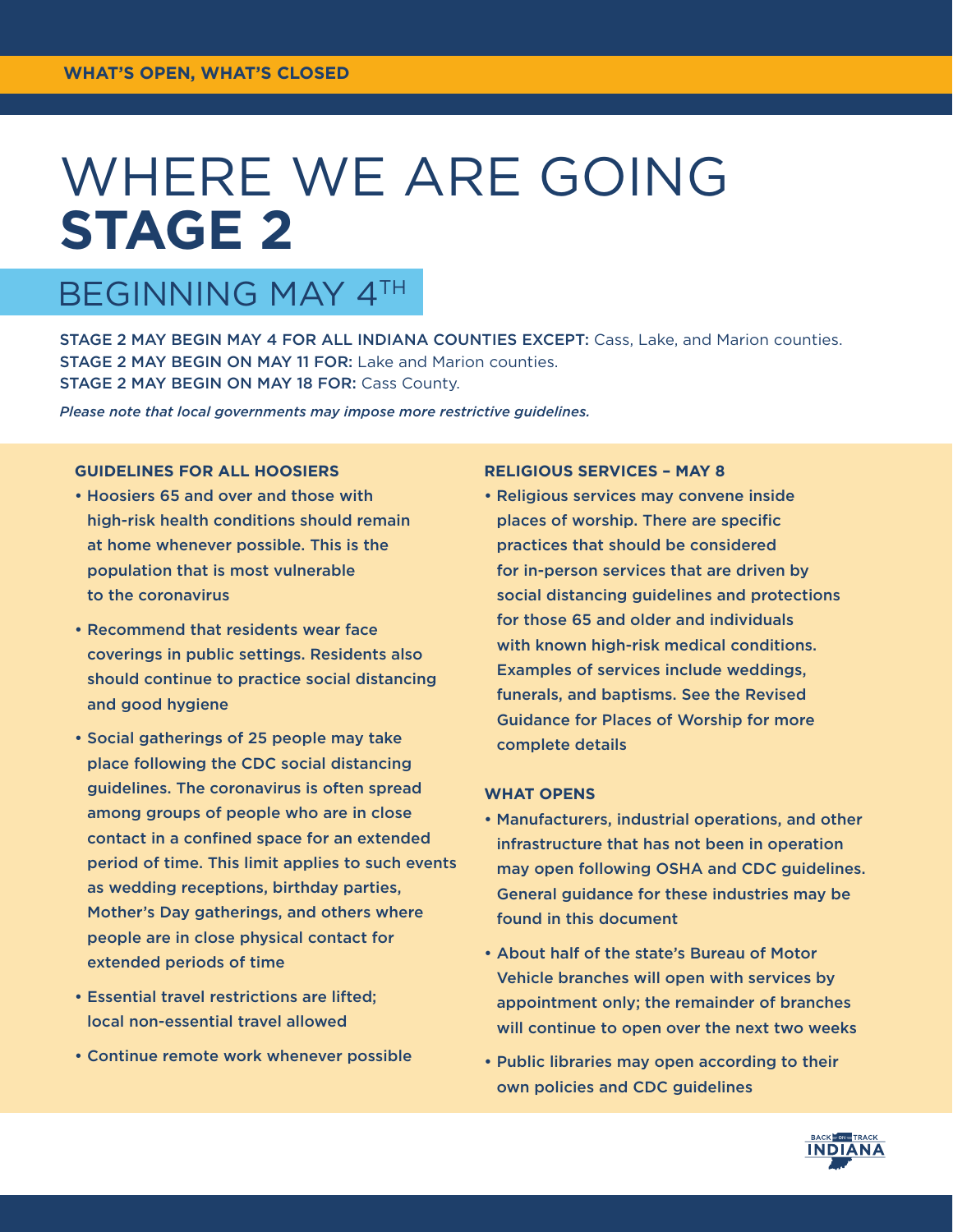- County and local governments will make decisions based on their policies and CDC guidelines
- Retail and commercial businesses, including those that have been open for the necessities of life during previous executive orders, may operate at 50% of capacity. Examples include apparel, furniture, jewelry, and liquor stores that have been operating as curbside or delivery only
- Shopping malls may open at 50% capacity with indoor common areas at 25% capacity
- Those who work in office settings are encouraged to continue to work remotely whenever possible but may return to offices in small waves

#### **WHAT OPENS**

**These business sectors may open a week after the start of Stage 2**

- Personal services, such as hair salons, barber shops, nail salons, spas, and tattoo parlors. By appointment only with operational limitations. Employees must wear face coverings, work stations must be spaced to meet social distancing guidelines, and other requirements must be met. Customers should wear face coverings to the extent possible
- Restaurants and bars that serve food may open at 50% capacity with operational limitations. Bar seating will be closed with no live entertainment. Servers and kitchen staff must wear face coverings
- State government executive branch offices will begin limited public services, and employees will begin to return to offices in small waves
- Boating is permitted, but boaters must follow social distancing guidelines
- Visitors to beaches and shorelines must adhere to the social gathering policy and social distancing quidelines

#### **WHAT REMAINS CLOSED**

- Individuals are not allowed to visit patients in assisted living/nursing home facilities
- Bars and nightclubs
- Gyms, fitness centers, community centers, and like facilities
- Cultural, entertainment, sports venues, and tourism
	- o This includes museums, zoos, festivals, parades, concerts, fairs, sports arenas, movie theaters, bowling alleys, aquariums, theme parks, recreational sports leagues and tournaments, and like facilities
- Playgrounds, tennis courts, basketball courts, amusement parks whether indoors or outside, tourist sites, water parks, and social clubs
- Congregate settings for seniors, adult day cares remain closed through at least May 31
- Casino operations
- Community swimming pools, public and private
- Residential and day camps
- Campgrounds, except for those living permanently in RVs or cabins

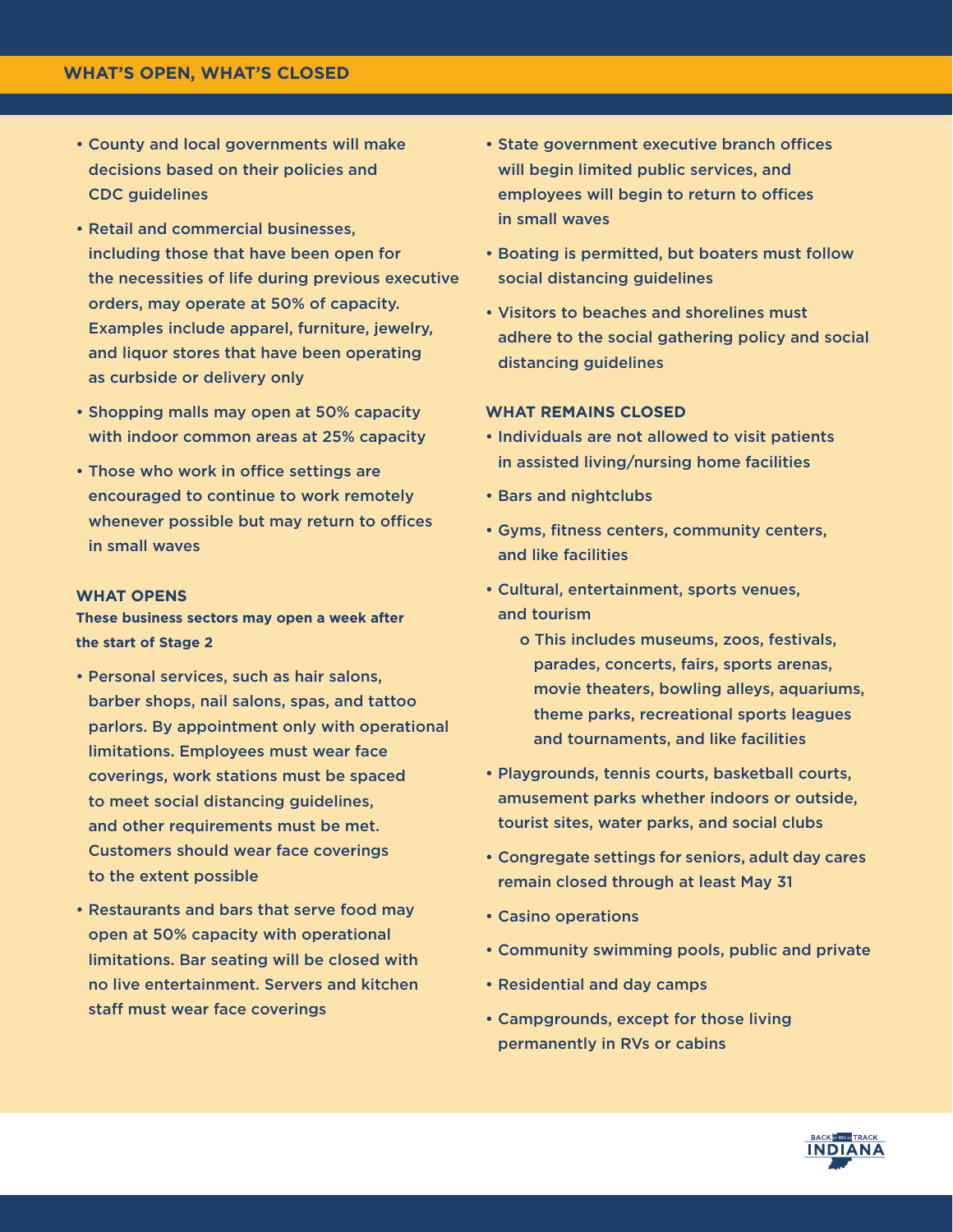#### **K-12 Educational Institutions**

- All buildings, facilities, and grounds for K-12 educational institutions, public or private, will remain closed through June 30, 2020, except for the purposes previously allowed in Executive Orders pertaining to this public health emergency.
- Educational institutions (including public and private pre-K-12 schools, colleges, and universities) may be open for purposes of facilitating distance learning, performing critical research, or performing essential functions, provided that social distancing of 6 feet per person is maintained to the greatest extent possible.
- Educational institutions that were previously closed and are reopening for these purposes must perform enhanced environmental cleaning of commonly touched surfaces, such as workstations, countertops, railings, door handles, and doorknobs. Use the cleaning agents that are usually used in these areas and follow the directions on the label. Provide disposable wipes so commonly used surfaces can be wiped down by employees before each use.
- The Indiana Department of Education, in consultation with the Indiana Department of Health, shall develop guidance for graduation ceremonies, including virtual graduation, drive-in ceremonies, and in-person ceremonies with the number of participants limited to the number allowed in the governor's executive order and provided social distancing requirements are met.

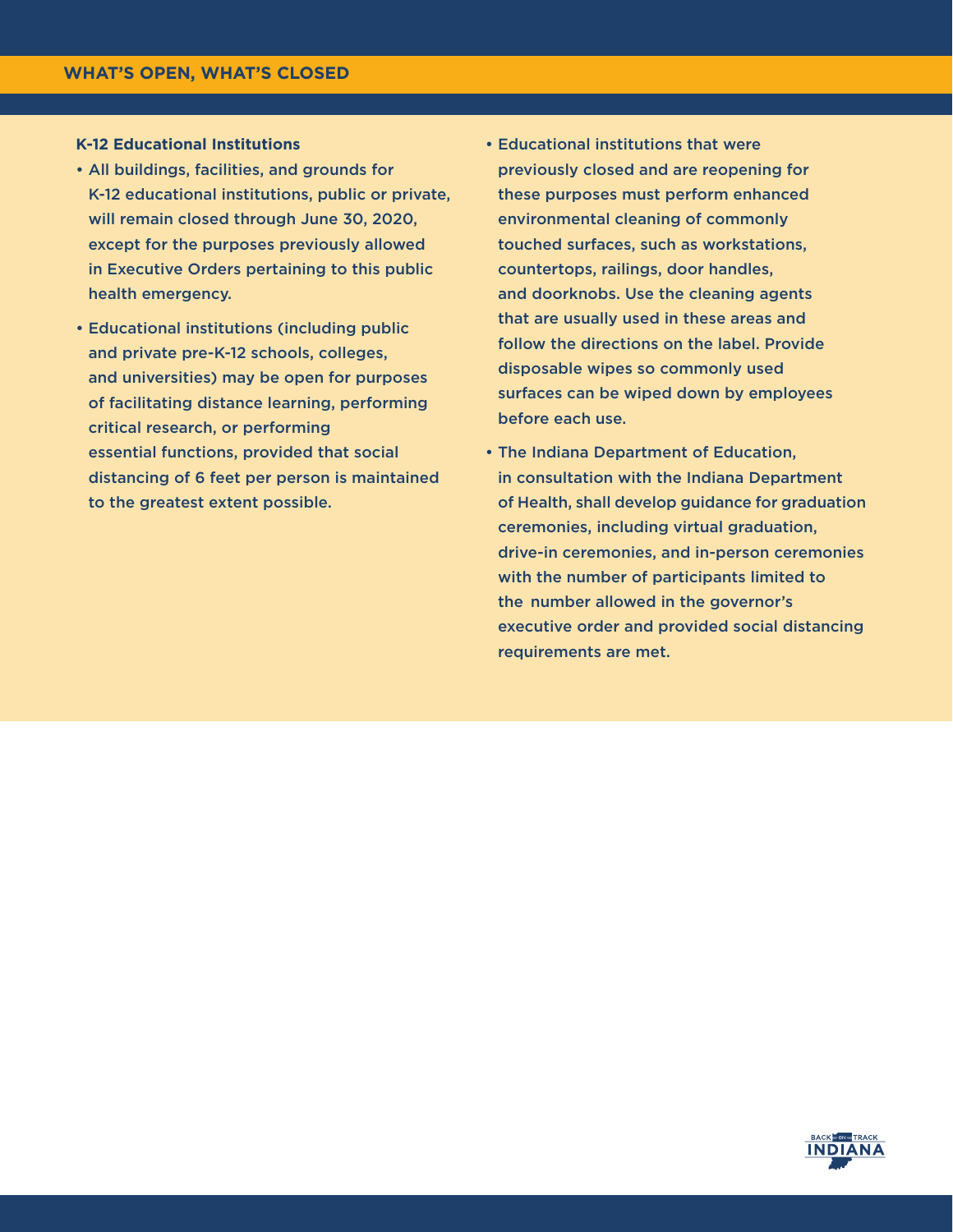# **BACK ON TRACK INDIANA: STAGE 2 – MAY 4TH - 23RD**

**THE ROADMAP IS SUBJECT TO CHANGE BASED ON CDC GUIDANCE AND OTHER NEW INFORMATION** Stage 2 may begin on May 4 for all Indiana counties except Cass, Lake, and Marion.

Stage 2 may begin on May 11 for Lake and Marion.

Stage 2 may begin on May 18 for Cass County.

Local governments may impose more restrictive guidelines.